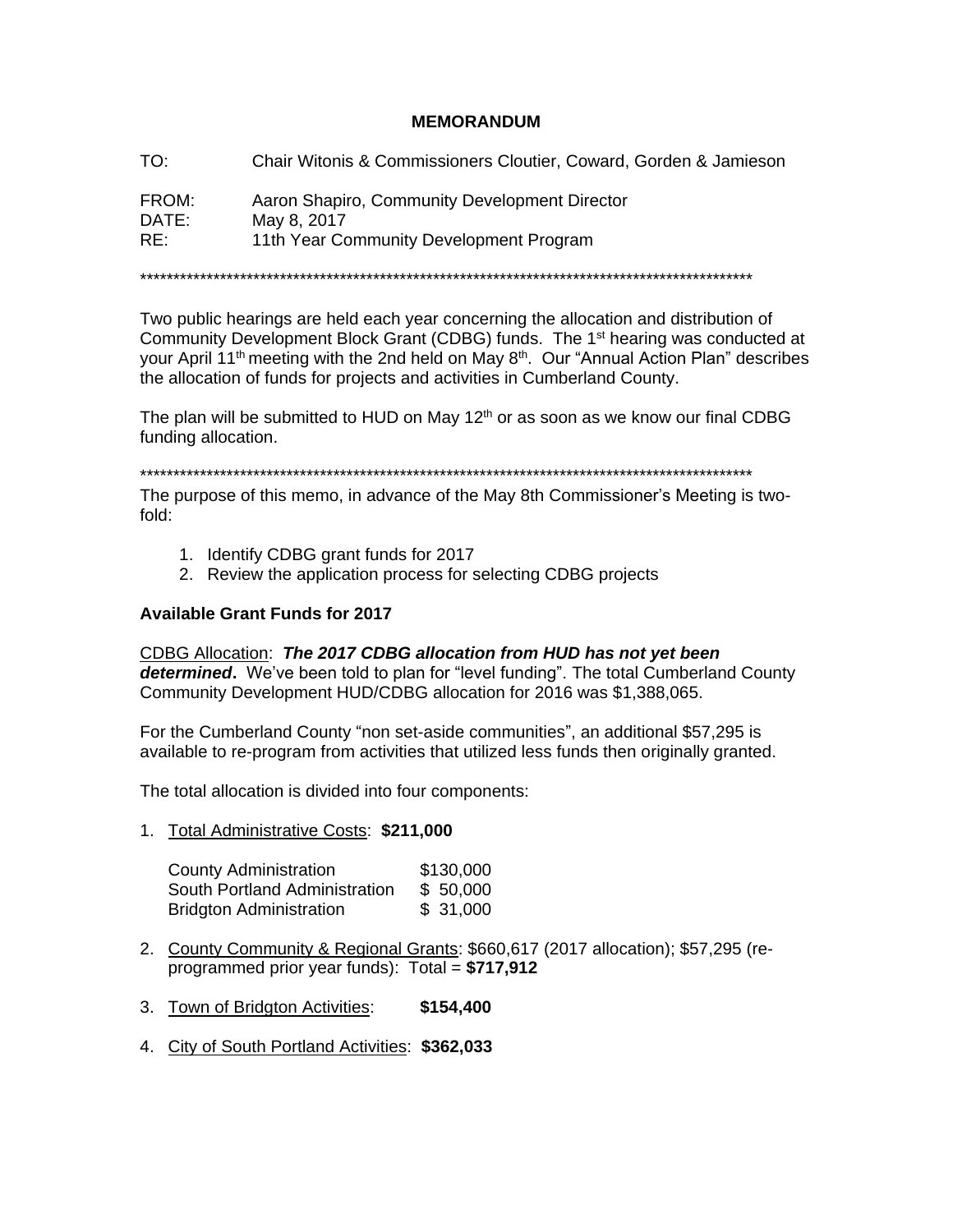### **"Cumberland County CDBG": Projects, Programs & Activity Funding**

*"Cumberland County" are the group of 23 communities that compete for funds. It does not include the setaside communities of South Portland and Bridgton.*

| <b>CDBG funds awarded:</b> | \$700,988 |
|----------------------------|-----------|
| 2017 Program Funds         | \$660,617 |
| <b>Re-allocated Funds</b>  | \$57,295  |
| Not Yet Awarded            | \$16,924  |

#### **Regional vs. community projects:**

| Regional projects:  | \$233,000 |
|---------------------|-----------|
| Community projects: | \$467,988 |

### **Funding by project type:**

| <b>County Administration</b>              | \$130,000             |
|-------------------------------------------|-----------------------|
| <b>Housing Rehabilitation</b><br>Planning | \$211,950<br>\$12,000 |
| <b>Public Facilities</b>                  | \$366,028             |
| <b>Public Service</b>                     | \$111,010             |
|                                           |                       |

#### **Project & Funding Recommendations**

#### **Public Service**

The Opportunity Alliance (TOA) – Homelessness Prevention  $$50,000$ Case management and one-time financial assistance supporting clients at-risk of homelessness or are experiencing homelessness.

Scarborough – Substance Abuse Treatment  $$33,000$ Funds will provide for medically enhanced substance abuse treatment in a program sponsored by the Scarborough Police Department. Community based program that will serve the region.

Standish (Lead) – Domestic Violence Prevention, Rural Outreach \$ 28,010 Family Crisis Services provides domestic violence prevention outreach efforts in five rural communities: Windham, Standish, Casco, Raymond and Naples. Services include assistance filing protective orders, safety planning, court and individual advocacy, support groups, public awareness events, and referrals to service providers.

### **Housing**

Harpswell – Senior Housing Rehabilitation **\$61,950** (\$61,950) In conjunction with Habitat-For-Humanity funds will purchase materials needed to perform weatherization and minor home repairs for seniors. Work will be completed by Habitat volunteers.

The Opportunity Alliance (TOA) – Housing Rehabilitation  $$150,000$ Assistance for low-income households to repair or replace malfunctioning heating systems and other home repair needs.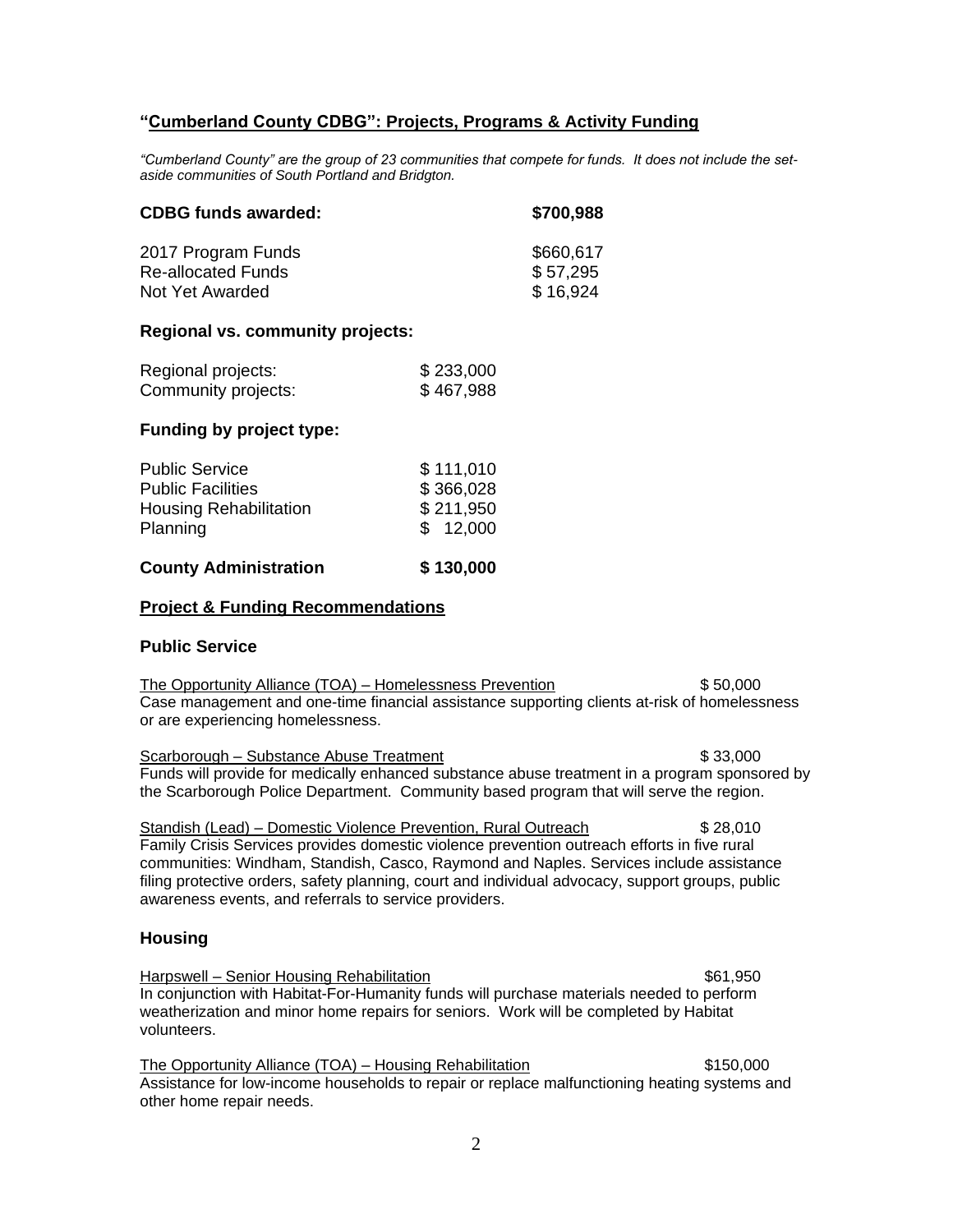### **Public Facilities**

Casco – Park & Recreation Facility Development  $$54,200$ Development of Casco Memorial Park & Recreation Facility including associated concessions & bath room septic system. Freeport – Wardtown Park Water System Improvements & Community Building Development \$44,000 Wardtown Park is a manufactured housing park off Rt. #125 in North Freeport. The project contains two elements: Installation of new water system tanks and the relocation, foundation and utility hook-ups to place a retired "portable" classroom on-site to serve as a community center. Harpswell – Fire Station Renovations **\$61,828** (\$61,828) Conversion of the second floor of the Orr's & Bailey Islands Fire Station into living space for overnight fire and rescue personnel. Long Island – Wharf Expansion \$ 70,000 Expansion of Mariner's Wharf to better accommodate fuel barges, utility company vessels, Town rescue (ambulance) boat and water taxis. Project includes wave suppression system to improve safe transfer to the rescue boat. Long Island – Medical Clinic Improvements **\$30,000** \$30,000 Development of a "telehealth" clinic and handicap accessible bathing facility in the lower level of the Long Island Learning Center. Standish – Steep Falls Library Handicap Access \$106,000 Construction of a handicap access ramp in the front of the historic Steep Falls Library. **Planning**

Windham – Building Re-use Study **\$12,000 \$12,000** Analysis of potential re-use of the South Windham Fire Station and the former Andrews School.

### **Bridgton & South Portland Programs**

The program and activities conducted in the two set-aside communities of Bridgton and South Portland are integral components of the Cumberland County Community Development program. While not participants in the County application competition, their projects, activities, funds, planning, administration and regulatory compliance are integrated with the County's program.

3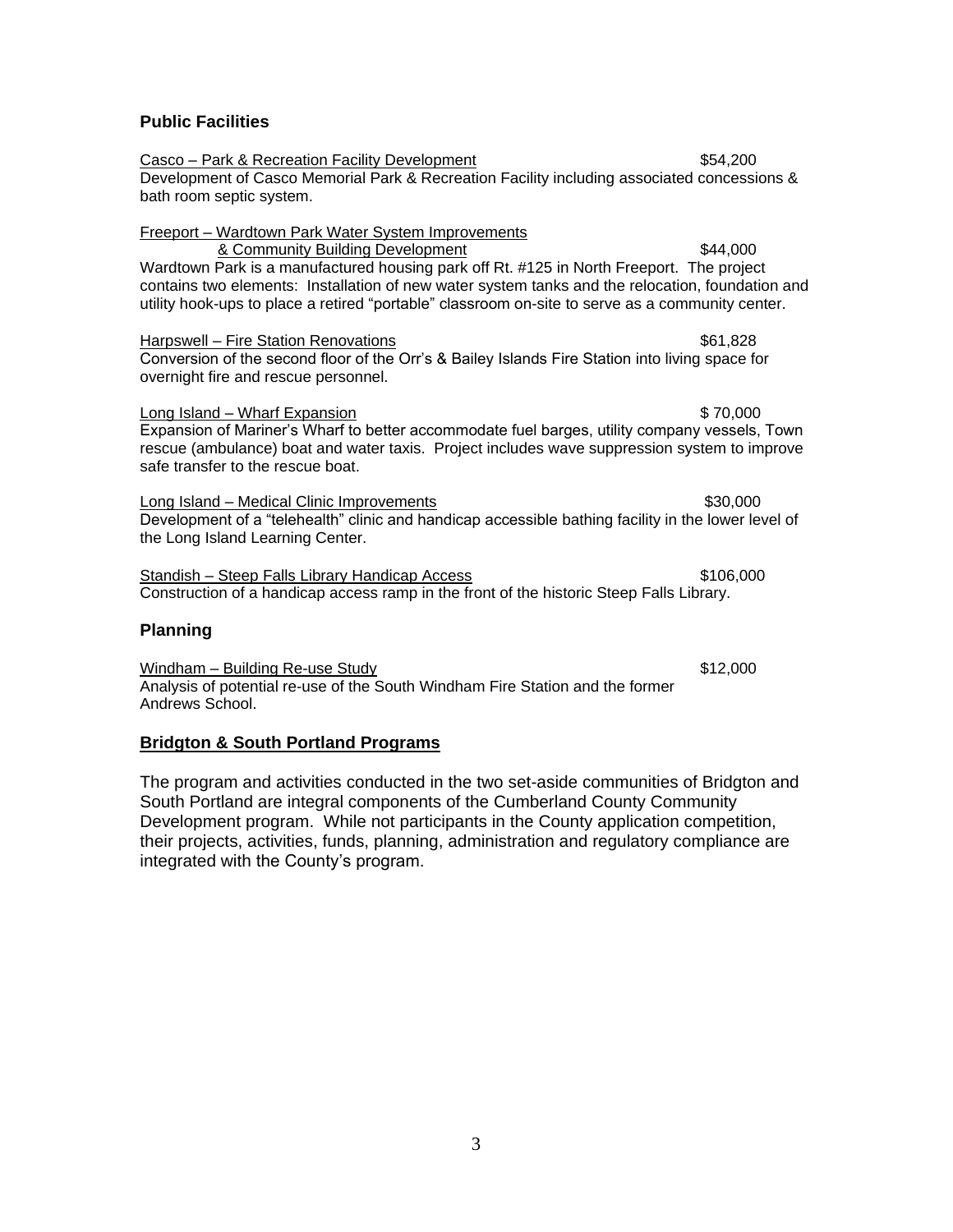### **Town of Bridgton:**

| 2017 Set-Aside Allocation                                                                                                                                                  |                            | \$185,415                                 |
|----------------------------------------------------------------------------------------------------------------------------------------------------------------------------|----------------------------|-------------------------------------------|
| <b>Program Administration</b>                                                                                                                                              |                            | \$31,815                                  |
| <b>Public Facilities</b>                                                                                                                                                   |                            | \$129,000                                 |
| Lower Main Street Re-construction<br><b>Community Center Roof</b><br>Intersection Reconstruction – Construction Plans<br><b>Public Services</b>                            | \$<br>\$                   | 45,000<br>65,000<br>\$19,000<br>\$24,600  |
| <b>Family Crisis Service</b><br><b>Food Pantry</b><br><b>Community Kettle Dinners Program</b><br><b>Community Center Navigator Program</b><br>School Backpack Food Program | \$<br>\$<br>\$<br>\$<br>\$ | 4,000<br>7,500<br>2,000<br>6,100<br>5,000 |

## **City of South Portland:**

# **2017 Set-Aside Allocation \$412,033**

The City of South Portland continues to operate their CDBG program much as they did prior to relinquishing HUD Entitlement status in 2007. Coordination between South Portland and the County, particularly on administrative matters occurs on a regular and on-going basis. Maeve Pistrang serves as the Community Development Coordinator in both Cumberland County and South Portland. South Portland finalized its selection of CDBG funded programs, projects and activities at their City Council meeting on April 3, 2017.

| Housing                                  | \$15,000  |
|------------------------------------------|-----------|
| Emergency Housing Rehabilitation program |           |
| <b>Public Facilities/Infrastructure</b>  | \$270,228 |
| West End Infrastructure                  |           |
| <b>Public Services</b>                   | \$61,805  |

Funds will be provided to 7 programs: Family Crisis Services; Bus Passes; Emergency Heating Assistance; Recreation Scholarships; Redbank Resource Hub Personnel; Meals-on-Wheels; South Portland Food Cupboard.

## Program Administration **\$ 50,000**

The funds pay salaries, benefits and basic office supplies, phone and technology required for the activities of South Portland's Community Development Office.